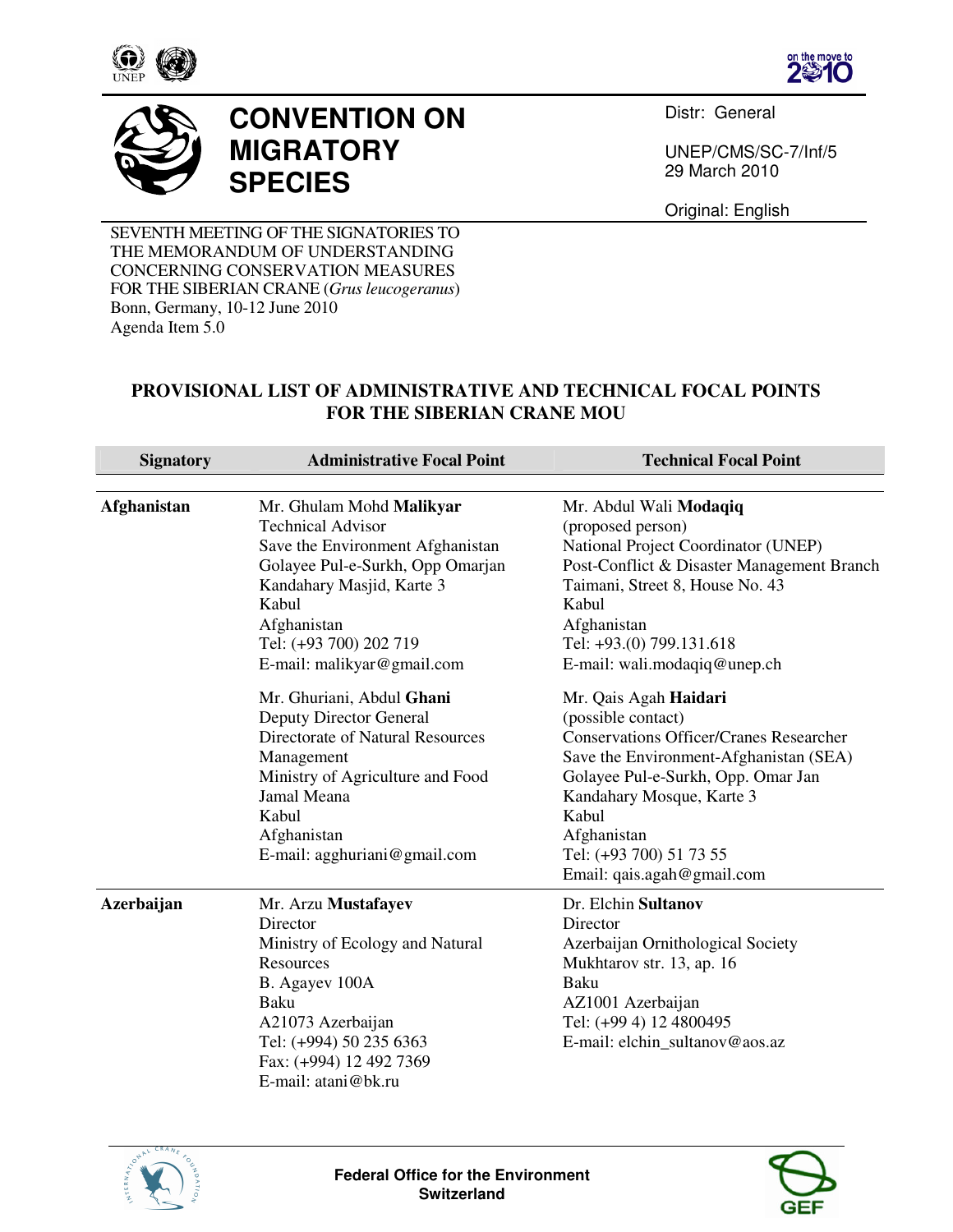| <b>Signatory</b>                   | <b>Administrative Focal Point</b>                                                                                                                                                                                                                                                                                 | <b>Technical Focal Point</b>                                                                                                                                                                                                                                                                                                        |
|------------------------------------|-------------------------------------------------------------------------------------------------------------------------------------------------------------------------------------------------------------------------------------------------------------------------------------------------------------------|-------------------------------------------------------------------------------------------------------------------------------------------------------------------------------------------------------------------------------------------------------------------------------------------------------------------------------------|
| China                              | Dr. Dehui Zhang<br>Deputy Director<br>Wildlife Management Division<br>Department of Wildlife Conservation<br><b>State Forestry Administration</b><br>No. 18, Hepingli East Street<br>Dongcheng District<br>100714 Beijing<br>People's Republic of China<br>Tel: (+86 10) 84 23 85 77<br>Fax: (+86 10) 84 23 85 40 | Dr. Qian Fawen<br><b>Associated Professor</b><br>Research Institute of Forest Ecology,<br><b>Environment and Protection</b><br>Chinese Academy of Forestry<br>No. 2, Dongxiaofu, Qinglongqiao, Haidian<br>District, Beijing, PC: 100091<br>People's Republic of China<br>Tel/Fax: (+86 10) 62888454<br>E-mail: cranenw@caf.ac.cn    |
|                                    | E-mail: zhangdehui@forestry.gov.cn                                                                                                                                                                                                                                                                                | Mr. Jiang Hongxing<br><b>Assistant Professor</b><br>Research Institute of Forest Ecology,<br><b>Environment and Protection</b><br>Chinese Academy of Forestry<br>No. 2, Dongxiaofu, Qinglongqiao, Haidian<br>District, Beijing, PC: 100091<br>People's Republic of China<br>Tel/Fax: (+86 10) 62888454<br>E-mail: hxjiang@caf.ac.cn |
| India                              | Dr. Anmol Kumar<br>Deputy Inspector General of Forests (WL)<br>Ministry of Environment and Forests<br>Room No. 106, Paryavaran Bhawan<br>CGO Complex, Lodhi Road<br>New Dehli-110003<br>India<br>Tel: (+91 11) 24362813<br>Fax: (+91 11) 24366842<br>E-mail: anmolkumar56@gmail.com                               | Mr. Binod Chandra Choudhury<br>Head, Department of Endangered Species<br>Management<br>Wildlife Institute of India<br>P.O. Box 18, Chandrabani<br>Dehra Dun 248 001<br>India<br>Tel: (+91 135) 264 01 12 to 15 [Extn. 205]<br>Fax: (+91 135) 264 01 17<br>E-mail: bcc@wii.gov.in                                                    |
|                                    |                                                                                                                                                                                                                                                                                                                   | Mr. K.S. Gopisundar<br>Coordinator of Indian Cranes & Wetlands<br><b>Working Group</b><br><b>International Crane Foundation</b><br>Wildlife Protection Society of India<br>S-25, Panchsheel Park,<br>New Delhi-110017<br>India<br>Tel: (+91 11) 416 35 920<br>Fax: (+91 11) 416 35 924<br>E-mail: gopi.sundar@gmail.com             |
| <b>Islamic Republic of</b><br>Iran | Mr. Delavar Najafi Hajipour<br>Deputy Head<br>Natural Environment and Biodiversity,<br>Department of the Environment<br>P.O. Box $15875 - 5181$<br>Hemmat Highway, Pardisan Eco-Park,<br>Tehran<br>Islamic Republic of Iran                                                                                       | Mr. Sadegh Sadeghi Zadegan<br><b>National Manager</b><br><b>UNEP/GEF Siberian Crane Wetlands Project</b><br>Department of Environment<br>Ostad Nejatollahi Av. 187<br>P.O. Box 5181<br>Tehran 15875<br>Islamic Republic of Iran                                                                                                     |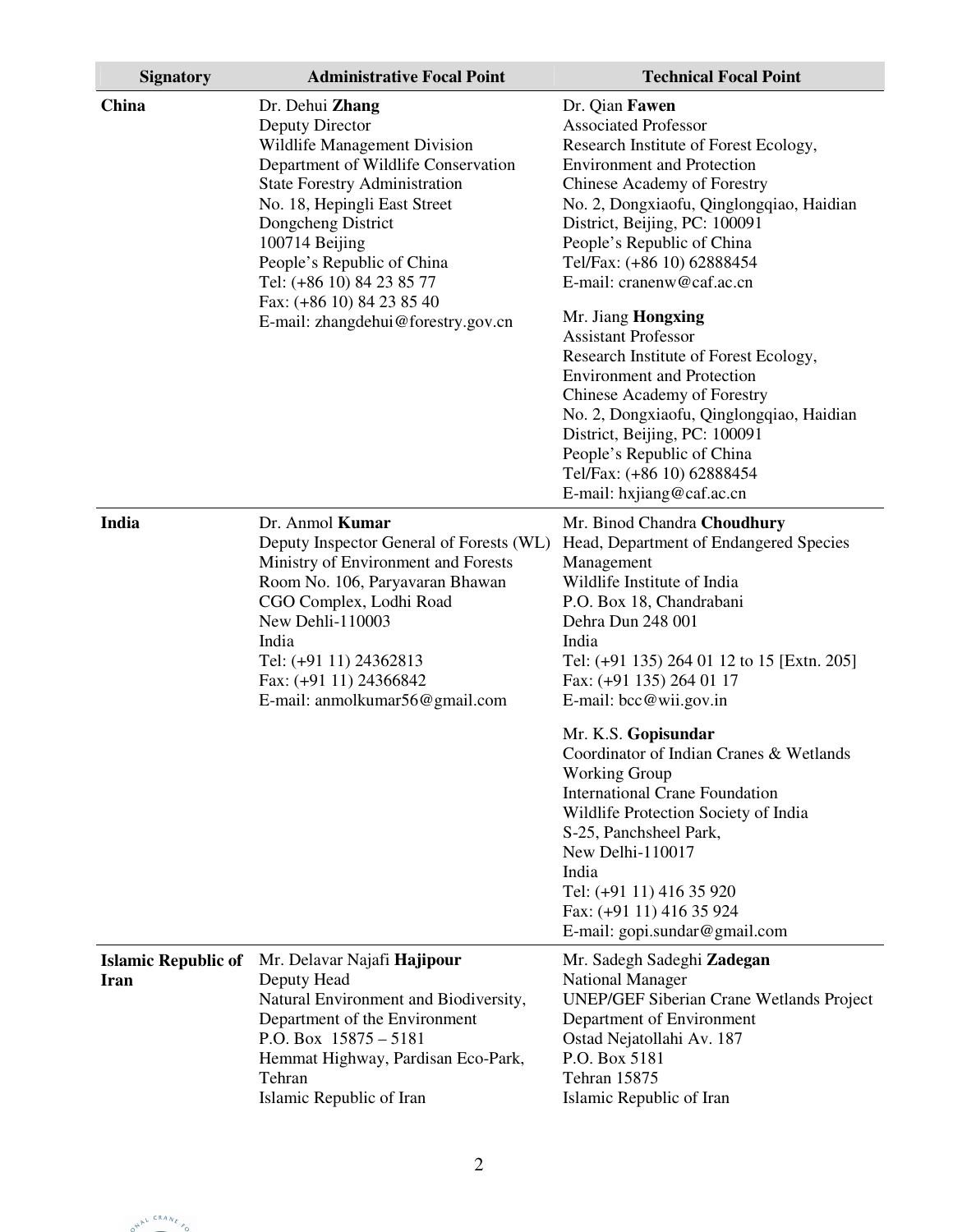| <b>Signatory</b>  | <b>Administrative Focal Point</b>                                                                                                                                                                                                                                                                                                                                               | <b>Technical Focal Point</b>                                                                                                                                                                                                                                                                                                                                                                                                                                                                          |
|-------------------|---------------------------------------------------------------------------------------------------------------------------------------------------------------------------------------------------------------------------------------------------------------------------------------------------------------------------------------------------------------------------------|-------------------------------------------------------------------------------------------------------------------------------------------------------------------------------------------------------------------------------------------------------------------------------------------------------------------------------------------------------------------------------------------------------------------------------------------------------------------------------------------------------|
|                   | Tel: (+98 21) 88269913<br>Fax: (+98 21) 88267993<br>E-mail: Route email thru: Mr. Zadegan                                                                                                                                                                                                                                                                                       | Tel/Fax: (+98 21) 88244669<br>E-mail:: Sadegh64@hotmail.com                                                                                                                                                                                                                                                                                                                                                                                                                                           |
| <b>Kazakhstan</b> | Mr. N. Hadyrkeyev<br>Chairman<br>Forestry and Hunting Committee<br>Ministry of Agriculture<br>49 Pobeda av<br>01000 Astana<br>Kazakhstan<br>Tel: (+7 3172) 935705 / 32-82-33<br>Fax: (+7 3172) 328233<br>E-mail: saiga@minagri.kz<br>Assisted by: Mr. Hairbeck Mussabayev<br>Deputy Chairman<br>Tel: (+7 3172) 328240<br>Fax: (+7 3172) 935705<br>E-mail: mussabayev@minagri.kz | Dr. Sergey N. Yerokhov<br>Senor Researcher, Project expert<br>Institute of Zoology<br>National Academy of Sciences<br><b>UNDP/GEF Wetland Project</b><br>93, Al-Farabi prospekt, Akademgorodok,<br>Almaty, 050060<br>Kazakhstan<br>Fax: (+7 3272) 481950<br>E-mail: syerokhov@mail.ru<br>Dr. Yevgeniy A. Bragin<br>Senior Scientist<br><b>Naurzum Nature Reserve</b><br>Taran Str, 165, ap. 12<br>Kostanai<br>Kazakhstan<br>Tel: (+7 3142) 548532<br>Fax: (+7 3142) 548532<br>E-mail: naurzum@mail.ru |
| Mongolia          | Mr. Baldan Dorjgotov<br>Senior Officer<br>Sustainable Development and<br><b>Strategic Planning Department</b><br>Ministry of Nature and Environment<br>Government Building-3, Baga Toiruu-4,<br>Ulaanbaatar<br>Mongolia<br>Tel: +9 (7651) 261 726<br>Fax: +9 (7611) 321401<br>E-mail: mne@mongol.net                                                                            | Mr. Tseveenmyadag Natsagdorj<br>Head of Ornithological Laboratory<br>Institute of Biology of Mongolian Academy<br>of Sciences<br>Ulaanbaatar, 210351<br>Mongolia<br>Tel: (+976 11) 453 843<br>Fax: (+976 11) 301 703<br>E-mail: tseveenmyadag@magicnet.mn;<br>tsvnmydg@yahoo.com                                                                                                                                                                                                                      |
| Pakistan          | <b>National Council for Conservation of</b><br><b>Wildlife (NCCW)</b><br>(To be confirmed)<br>On retirement of nominated Focal Point,<br>Dr. Bashir Ahmed Wani, waiting for new<br>nomination<br>Mr. Muhhamad Samar Hussain Khan<br>Assistant Secretary (Wildlife) has<br>registered for the $7th$ Meeting                                                                      | Mr. Umeed Khalid<br><b>Conservator Wildlife</b><br>National Council for Conservation of Wildlife<br>(NCCW)<br>Ministry of Environment<br>Building No.14-D<br>2nd Floor, F-8 Markaz<br>Islamabad<br>Pakistan<br>Tel/Fax:: (+92 51) 9262270<br>E-mail: umeed_khalid@yahoo.com;<br>nccw@isb.paknet.com.pk                                                                                                                                                                                                |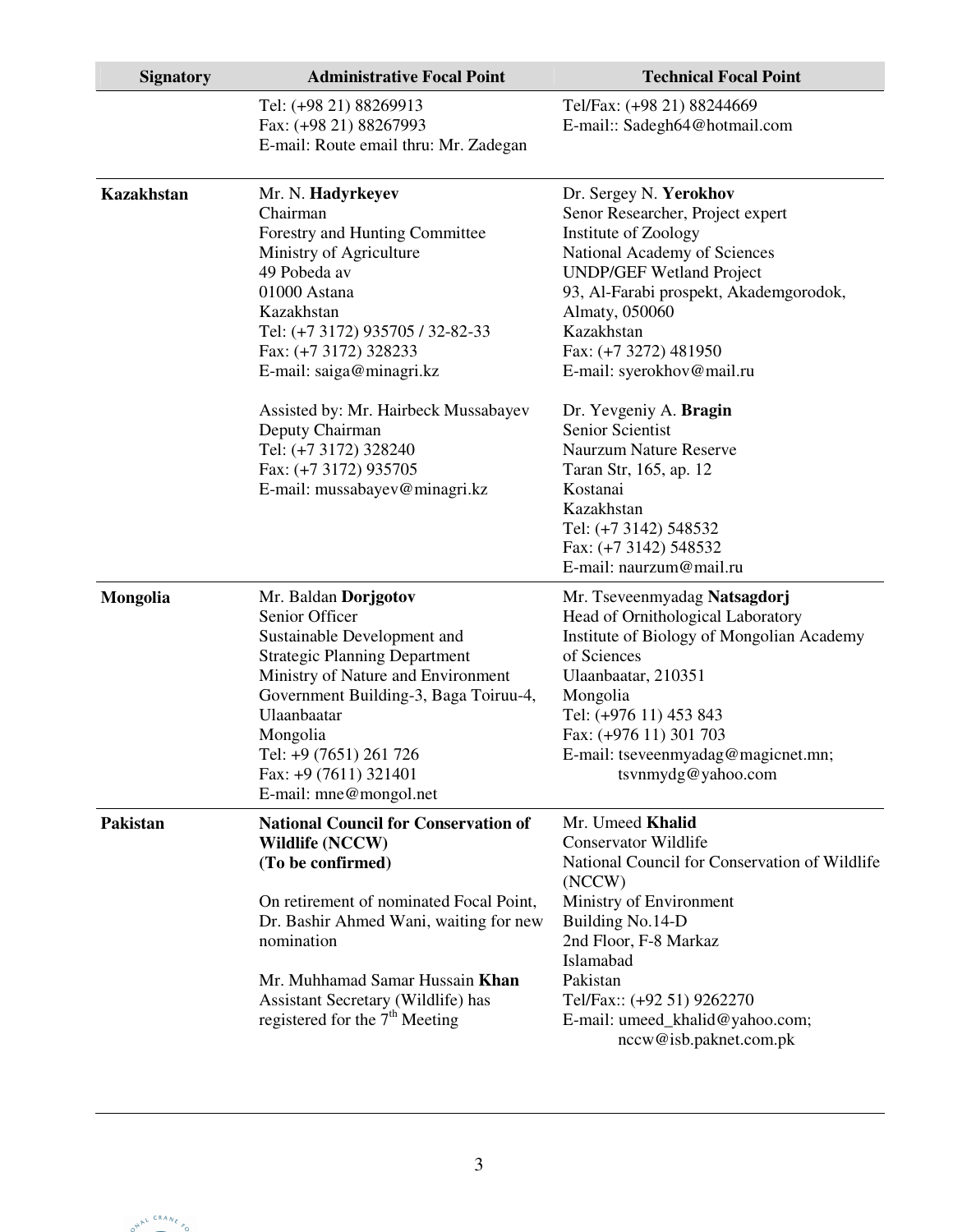| <b>Signatory</b>          | <b>Administrative Focal Point</b>                                                                                                                                                                                                                                                                                                                                                                                                                                                                                                                                                                             | <b>Technical Focal Point</b>                                                                                                                                                                                                                                                                                                                                                                                                                                                                                                                                                                                                                                                                                                                                                                                                                      |
|---------------------------|---------------------------------------------------------------------------------------------------------------------------------------------------------------------------------------------------------------------------------------------------------------------------------------------------------------------------------------------------------------------------------------------------------------------------------------------------------------------------------------------------------------------------------------------------------------------------------------------------------------|---------------------------------------------------------------------------------------------------------------------------------------------------------------------------------------------------------------------------------------------------------------------------------------------------------------------------------------------------------------------------------------------------------------------------------------------------------------------------------------------------------------------------------------------------------------------------------------------------------------------------------------------------------------------------------------------------------------------------------------------------------------------------------------------------------------------------------------------------|
|                           |                                                                                                                                                                                                                                                                                                                                                                                                                                                                                                                                                                                                               | Mr. Salman Khan<br><b>Crane Conservation Officer</b><br>WWF - Pakistan<br>34-D-2 Sahibzada Abdul Qayum Rd. U.P.O.<br>Box 1439,<br>University Town Peshawar<br>Pakistan<br>E-mail: mightykhans@hotmail.com<br>Mr. Ahmad Khan<br><b>Manager Regional Programmes</b><br>Pakistan Wetlands Programme (PWP)<br>WWF-Pakistan<br>House No. 3, Str. No. 4, F-7/3<br>Islamabad<br>Pakistan<br>Tel: (+92 51) 261 08 80-5 (112)<br>Fax: (+92 51) 261 08 78<br>E-mail: akhan@wwf.org.pk;                                                                                                                                                                                                                                                                                                                                                                      |
| <b>Russian Federation</b> | Dr. Valery Alexandrovich Orlov<br>Chief of the Department for Biodiversity<br>Conservation, Protection of Fauna and<br>Flora<br>Ministry of Natural Resources and<br>Environment<br>ul. Kedrova 8 corpus 1<br>117812 Moscow<br><b>Russian Federation</b><br>Tel: (+7 495) 127 8410<br>Fax: (+7 495) 254 8283<br>Email: vorlov@mnr.gov.ru<br>For mailing<br>Mr. Vladimir Ivlev<br>Acting Director of teh Department of<br><b>International Cooperation</b><br>Ministry of Natural Resources and<br>Ecology<br>ul. Bol. Gruzinskaya 4/6<br>123812 Moscow<br><b>Russian Federation</b><br>Fax: (+7 495) 254 8283 | snowleop2002@yahoo.com<br>Dr. Alexander G. Sorokin<br>All Russian Research Institute of Nature<br>Protection<br>Federal Service of Control on Nature Using<br>Znamenskoye-Sadki<br>Moscow, 117628<br><b>Russian Federation</b><br>Tel/Fax: (+7 495) 423 82 22<br>E-mail: agsorokin@mail.ru<br>Mr. Nikolai Germogenov<br>Deputy Director<br>Institute of Biological Problems of<br>Cryolithozone<br>E-mail: sterkh-yrcu@mail.ru<br>Ms. Anastassia Shilina<br>Senior Scientist<br>All Russin Research Institute of Nature<br>Protection<br>Federal Service of Control on Nature Using<br>E-mail: strekhproject@mail.ru<br>Mr. Yuri Markin<br>Director<br>Oka Biosphere State Nature Reserve<br>E-mail: yu.markin@mail.ru<br>Ms. Tatiana Kashentseva<br>Director of Oka Crane Breeding Center<br>Oka State Nature Reserve<br>E-mail: tk.ocbc@mail.ru |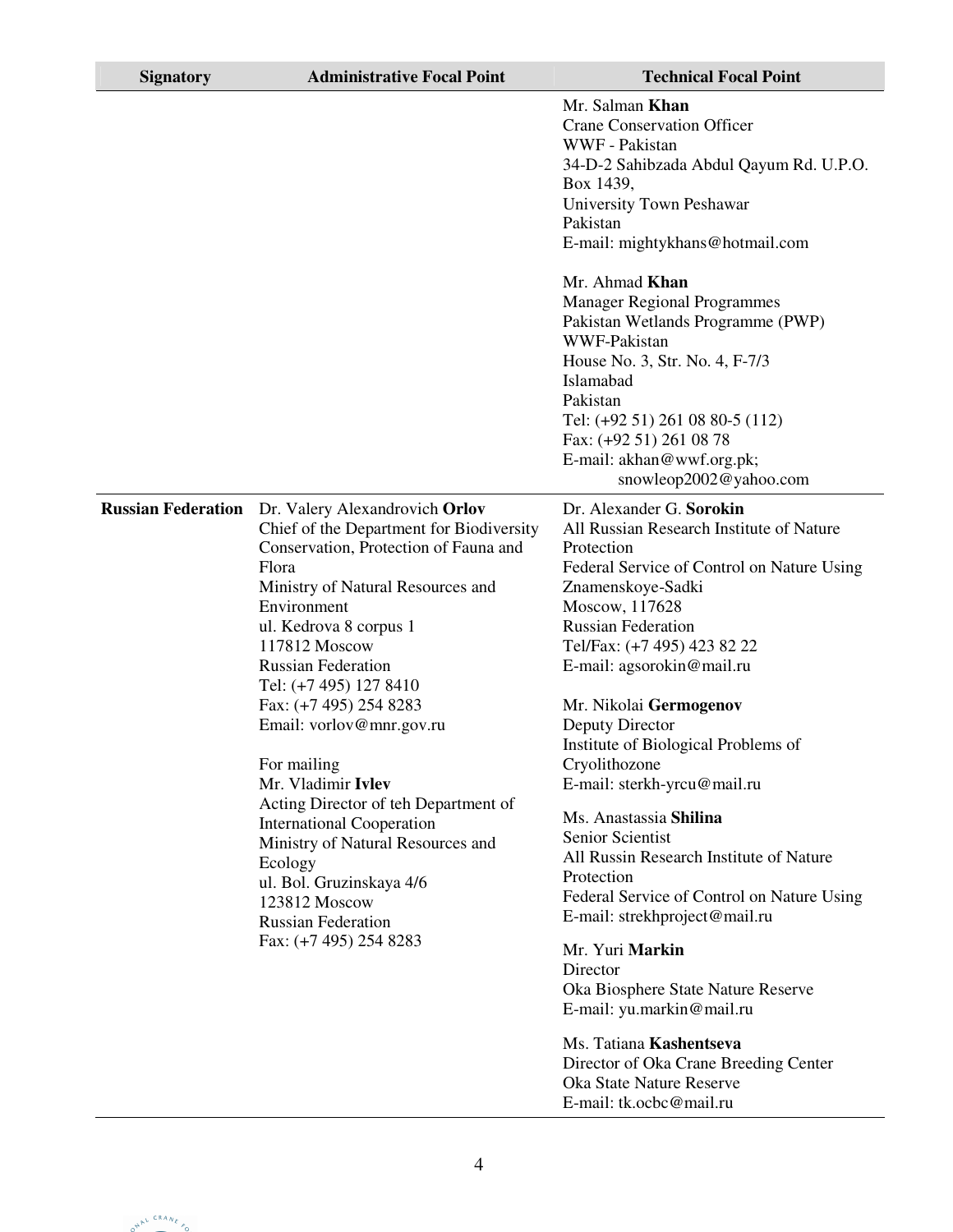| <b>Signatory</b>                                                   | <b>Administrative Focal Point</b>                                                                                                                                                                                                                                                     | <b>Technical Focal Point</b>                                                                                                                                                                                                                                                                                                                                                                                                                                                                                                                                                                                                                      |
|--------------------------------------------------------------------|---------------------------------------------------------------------------------------------------------------------------------------------------------------------------------------------------------------------------------------------------------------------------------------|---------------------------------------------------------------------------------------------------------------------------------------------------------------------------------------------------------------------------------------------------------------------------------------------------------------------------------------------------------------------------------------------------------------------------------------------------------------------------------------------------------------------------------------------------------------------------------------------------------------------------------------------------|
| Turkmenistan                                                       | Dr. Djumamurad Saparmuradov<br>Deputy Minister<br>Ministry of Natural Protection<br>102 Kemine Str.<br>Ashgabat, 744000<br>Turkmenistan<br>Tel: (+993 12) 35 25 77<br>Fax: +(993 12) 39 31 84<br>E-mail: saparmuradov@mail.ru                                                         | Mr. Eldar Rustamovr<br><b>Expert on Wetlands</b><br>Ministry of Nature Protection of<br>Turkmenistan<br>IBA Programme in Uzbekistan<br>Of. 38, 15-2, Bitaraplyk St.<br>Ashgabat, 744001,<br>TURKMENISTAN<br>Tel: (+312) 398 388<br>E-mail: elldaru@mail.ru                                                                                                                                                                                                                                                                                                                                                                                        |
| <b>Uzbekistan</b>                                                  | Mr. Gennadiy F. Goncharov<br>Chief of Department of Hunt<br><b>State Committee for Nature Protection</b><br>5, Mustakillik square,<br>Tashkent, 700078<br>Uzbekistan<br>Tel: +(998 71) 139-41-95 +99871<br>Fax: +(998 71) 135-79-20<br>E-mail: info@uznature.uz;<br>envconf@uzsci.net | Ms. Evgeniya Lanovenko<br>Scientific Researcher<br>Institute of Zoology of<br><b>Uzbek Academy of Sciences</b><br>1, Niyazov Str.<br>100095, Tashkent<br>Uzbekistan<br>Tel: (+998 71) 246 07 18<br>Fax: (+998 71) 120 67 91<br>E-mail: lanovenko@uzsci.net                                                                                                                                                                                                                                                                                                                                                                                        |
| <b>International Crane Ms. Claire Mirande</b><br><b>Foundation</b> | Director, Conservation Services<br><b>International Crane Foundation</b><br>P.O. Box 447<br>E11376 Shady Lane Road<br>Baraboo, WI 53913-0447<br><b>USA</b><br>Tel: (+1 608) 356 9462 ext. 122<br>Fax: (+1 608) 356 9465<br>E-mail: mirande@savingcranes.org                           | Ms. Elena Ilyashenko, ICF/CMS<br>Siberian Crane Flyway Coordinator<br>E-mail: eilyashenko@savingcranes.org<br>Mr. George Archibald<br>Ecologist, Co-Founder<br>E-mail: george@savingcranes.org<br>Mr. Crawford Prentice<br><b>International Technical Advisor</b><br><b>UNEP/GEF Siberian Crane Wetlands Project</b><br>E-mail: crawford@savingcranes.org<br>Ms. Elena Smirenski<br>Program Assistant<br><b>UNEP/GEF Siberian Crane Wetlands Project</b><br>E-mail: elena@savingcranes.org<br>Mr. Mikhail Stishov<br>Technical Advisor for Russia and Kazakhstan<br><b>UNEP/GEF Siberian Crane Wetlands Project</b><br>E-mail: mstishov@yandex.ru |
| Wetlands<br><b>International</b>                                   | Mr. Ward Hagemeijer<br>Head of Biodiversity and Ecological<br><b>Networks</b><br><b>Wetlands International</b><br>Hora Park 9, 6717 LZ, Ede<br>The Netherlands<br>Tel: (+31 317) 48 67 85<br>Fax: (+31 317) 47 88 50<br>E-mail: Ward.Hagemeijer@wetlands.org                          | Dr. Taej Mundkur, PhD<br>Programme Manager - Flyway<br><b>Wetlands International Headquarters</b><br>Postbox 471<br>6700 AL Wageningen<br>The Netherlands<br>Tel: (+31 318) 660 940<br>Fax: (+31 318) 660950<br>E-mail: taej.mundkur@wetlands.org                                                                                                                                                                                                                                                                                                                                                                                                 |